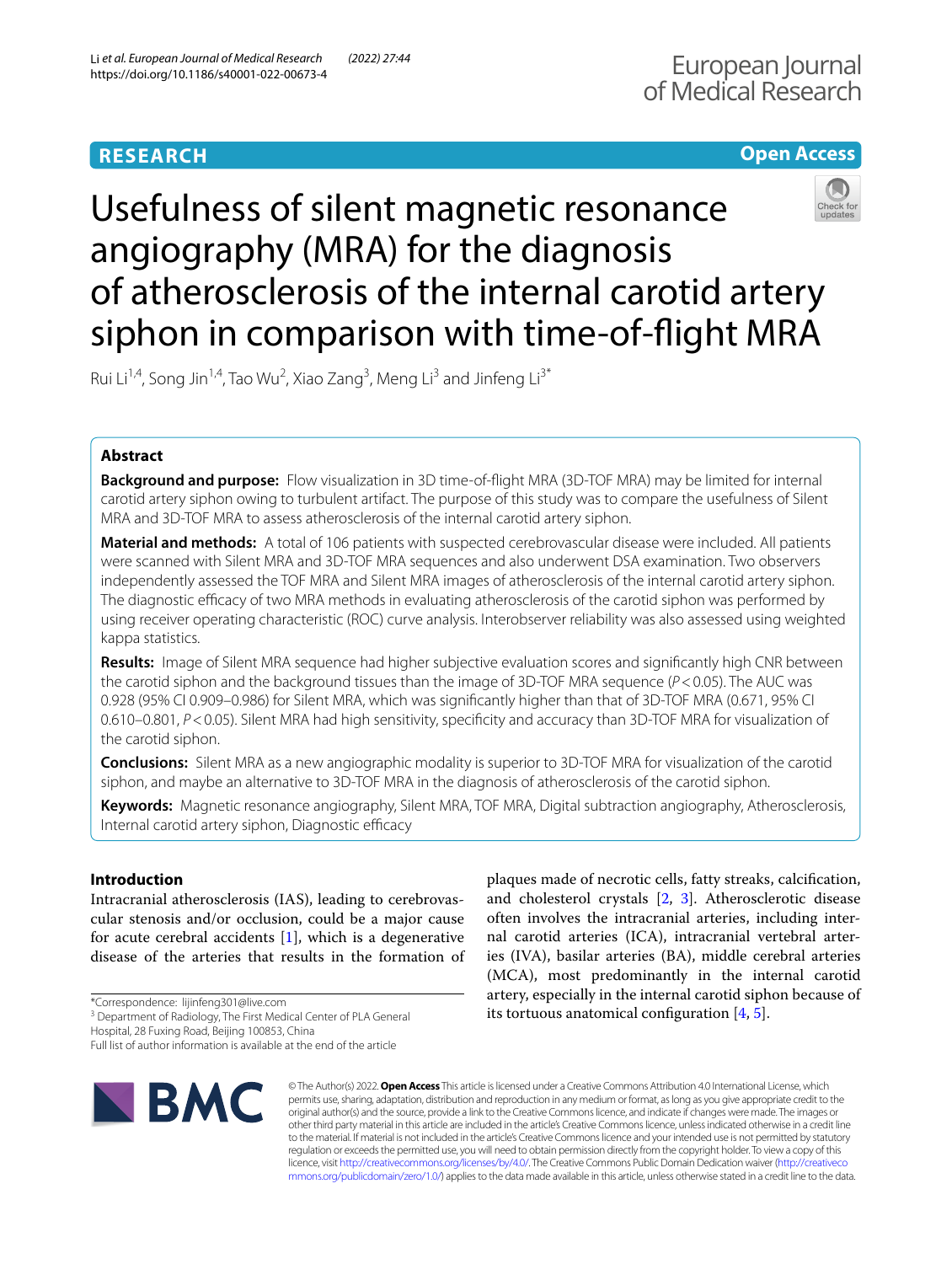Multiple imaging techniques, such as transcranial Doppler ultrasonography (TCD), CT angiography (CTA) and MR angiography (MRA), are now routinely available for detection and diagnosis of atherosclerosis in clinical practice [[6–](#page-5-5)[8](#page-5-6)]. Although digital subtraction angiography (DSA) technique has been widely recognized as the gold standard for the diagnosis of cerebrovascular diseases, its application in preoperative screening of cerebrovascular diseases was limited by its disadvantages, such as invasiveness and contrast-related complications, and increased radiation dose exposure  $[1, 9]$  $[1, 9]$  $[1, 9]$ . In addition, for patients with intracranial atherosclerotic disease, these noninvasive techniques, as mentioned above, have been validated against clinical outcomes and events, which were frequently preferred during the screening, diagnosis and follow-up [[7](#page-5-8), [10](#page-5-9), [11](#page-5-10)].

Three dimensional time-of-flight MRA (3D-TOF MRA) has been widely used as a method to evaluate cerebrovascular status due to its advantages, such as high resolution, free of contrast and radiation, and simple operation  $[12, 13]$  $[12, 13]$  $[12, 13]$  $[12, 13]$ . 3D-TOF MRA mainly exploits the inflow-enhancement effect and depends on blood flow velocity. However, it is greatly influenced by hemodynamics and limited in visualizing the fine structures of intracranial and external arteries, especially in areas with complex vessel direction and hemodynamics, such as the internal carotid artery siphon [\[14\]](#page-5-13). The zero echo time (ZTE)-MRA, Silent MRA, is a novel technique developed in recent years, which is based on arterial spin labeling (using water molecules within the arterial blood as an endogenous tracer) and is not influenced by the blood flow state, and can evaluate whether the blood vessel is narrowed and the degree of stenosis more realistically [[15](#page-5-14), [16](#page-5-15)].

The purpose of this study was to compare Silent MRA with 3D-TOF MRA for the evaluation of atherosclerosis of the internal carotid artery siphon, and compare their diagnostic efficacy by using DSA as a gold standard.

#### **Material and methods**

#### **Study population**

A total of 106 patients with cerebrovascular disease who underwent DSA examination in our hospital from June 2018 to January 2020 were retrospectively included. There were 49 male and 57 female with an average age of  $65.9$  years (range  $47$  to  $94$  years). The study was approved by the Ethical Committee of our hospital, and written informed consent was obtained from each subject before the study. Patients who could not tolerate MRI were excluded.

#### **MRI protocol**

Magnetic resonance images were acquired using a 3.0 Tesla MR scanner (Discovery 750w 3.0T, GE Healthcare, Milwaukee, USA) with a 32-channel head coil (GE Healthcare). Vacuum cushions were applied to reduce the noise and movement artifact. The 3D-TOF MRA sequence was scanned in the oblique plane with the following parameters:  $TR = 23$  ms, TE=2.8 ms,  $FOV = 240 \times 211$  mm<sup>2</sup>, slice thick $ness=1.4$  mm,  $Matrix=384\times256$ ,  $NEX=0.85$ . The Silent MRA sequence was acquired in sagittal plane with the following parameters:  $TR = 826$  ms,  $TE = 0$  ms, FOV =  $200 \times 200$  mm<sup>2</sup>, slice thickness = 1.2 mm, Matrix=166  $\times$  166 mm, NEX=1. The technical details for all the MRI sequences are presented in Table [1](#page-1-0).

#### **Image assessment**

The original images of the Silent MRA and 3D-TOF MRA sequences were transmitted to an AW4.6 workstation (GE Healthcare) for maximum intensity projection (MIP). Then the raw data and MIP images were analyzed by subjective and objective image quality evaluation, respectively. Subjective image quality assessment was performed blinded by two neuroradiologists with 10 years of experience using a 5-point scale to evaluate image uniformity, presence/absence of artifacts, the visualization of the carotid siphon, and overall image quality.

The quantitative measurement included signal-tonoise ratio (SNR) for the carotid siphon, and contrastto-noise ratio (CNR) of the carotid siphon with respect to the background. The region of interest (ROIs) were delineated in the carotid siphon, background tissues and the corresponding background area on the original images of the Silent MRA and 3D-TOF MRA sequences. The SNR for the carotid siphon, and CNR of the carotid siphon with respect to the background were calculated

<span id="page-1-0"></span>

| <b>Parameters</b>        | <b>3D-TOF MRA</b> | <b>Silent MRA</b> |  |
|--------------------------|-------------------|-------------------|--|
| Scan plane               | Oblique plane     | Sagittal plane    |  |
| Acquisition type         | 3-dimensional     | 3-dimensional     |  |
| TR/TE (ms)               | 23/2.8            | 826/0             |  |
| FOV $\rm (mm^2)$         | $240 \times 211$  | $200 \times 200$  |  |
| Matrix                   | $384 \times 256$  | $166 \times 166$  |  |
| Bandwidth (Hz)           | 31.20             | 31.20             |  |
| Flip angle (°)           | 20                | 3                 |  |
| Slice thickness (mm)     | 1.4               | 1.2               |  |
| <b>NFX</b>               | 0.85              | 1                 |  |
| Acquisition time (min:s) | 4:16              | 6:17              |  |

*TE* echo time, *TR* repetition time, *FOV* feld of view, *NEX* number of excitations, *TOF* time of fight, *MRA* magnetic resonance angiography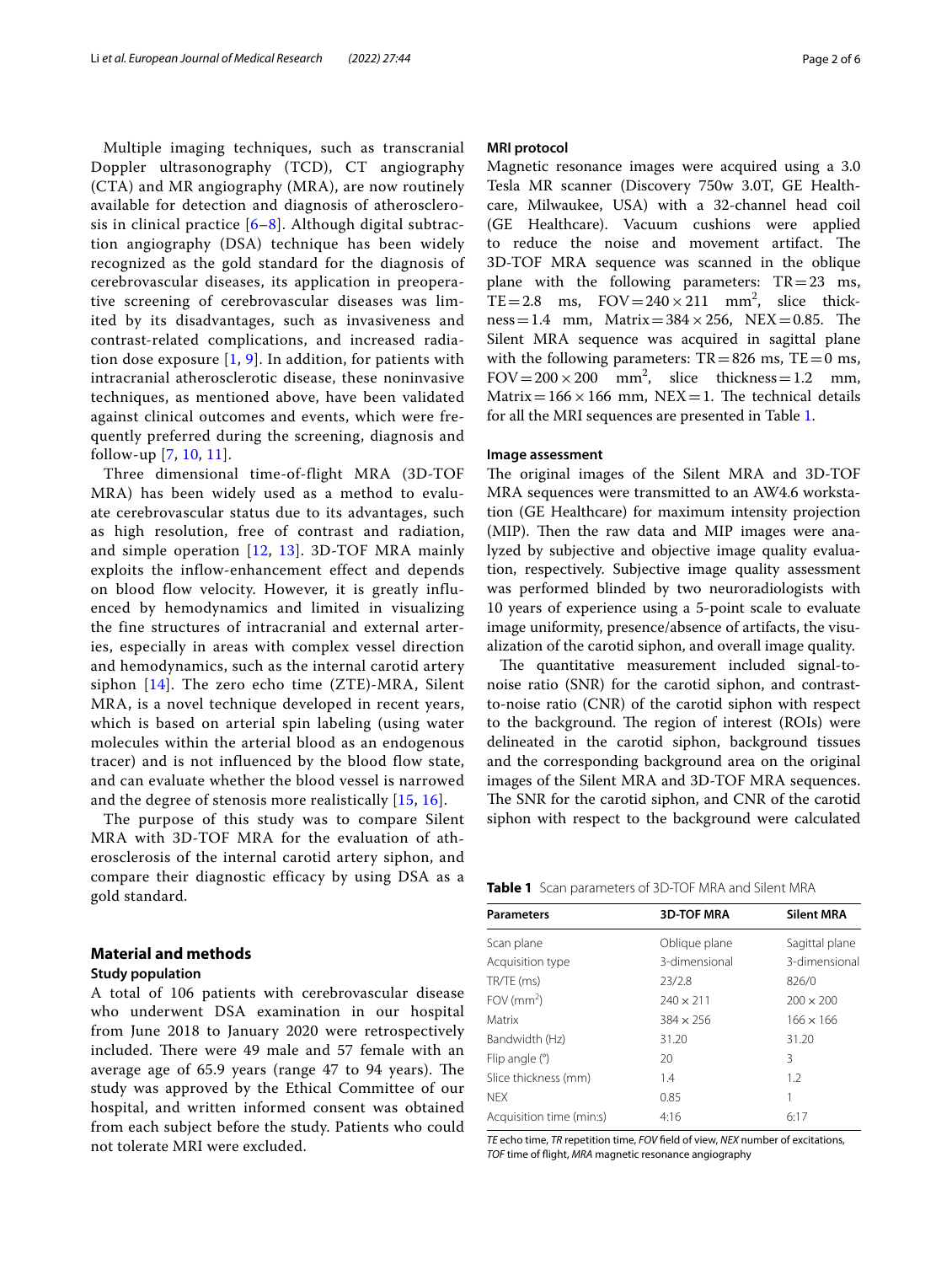according to the following formula: SNR=SI/SDnoise, CNR=(SNR1−SNR2)/SDnoise, where SI1 and SI2 represent the signal intensity (SI) at the carotid siphon and the SI of the corresponding background tissues, respectively, SD noise represents the standard deviation of the signal intensity of background noise on corresponding images. The results obtained were used for further statistical analysis (Fig. [1](#page-2-0)). DSA was used as the gold standard, the consistency between the Silent MRA and DSA images in the visualization of the carotid siphon were analyzed to determine the efficacy of Silent MRA in diagnosing of atherosclerosis of the carotid siphon (Fig. [2](#page-2-1)).

#### **Statistical analysis**

All statistical analyses were performed using SPSS 17.0 software (IBM SPSS Inc., Chicago, IL, USA). Result of



<span id="page-2-0"></span>

<span id="page-2-1"></span>**Fig. 2 A** 3D-TOF MRA shows almost lost the signal, almost occlusion, in the siphon segment of left internal carotid artery (white arrowhead). **B** Silent MRA shows focal stenosis in the same as **A** (white arrowhead). **C** DSA also demonstrates focal stenosis in the siphon segment of left internal carotid artery (white arrow), in consistent with Silent MRA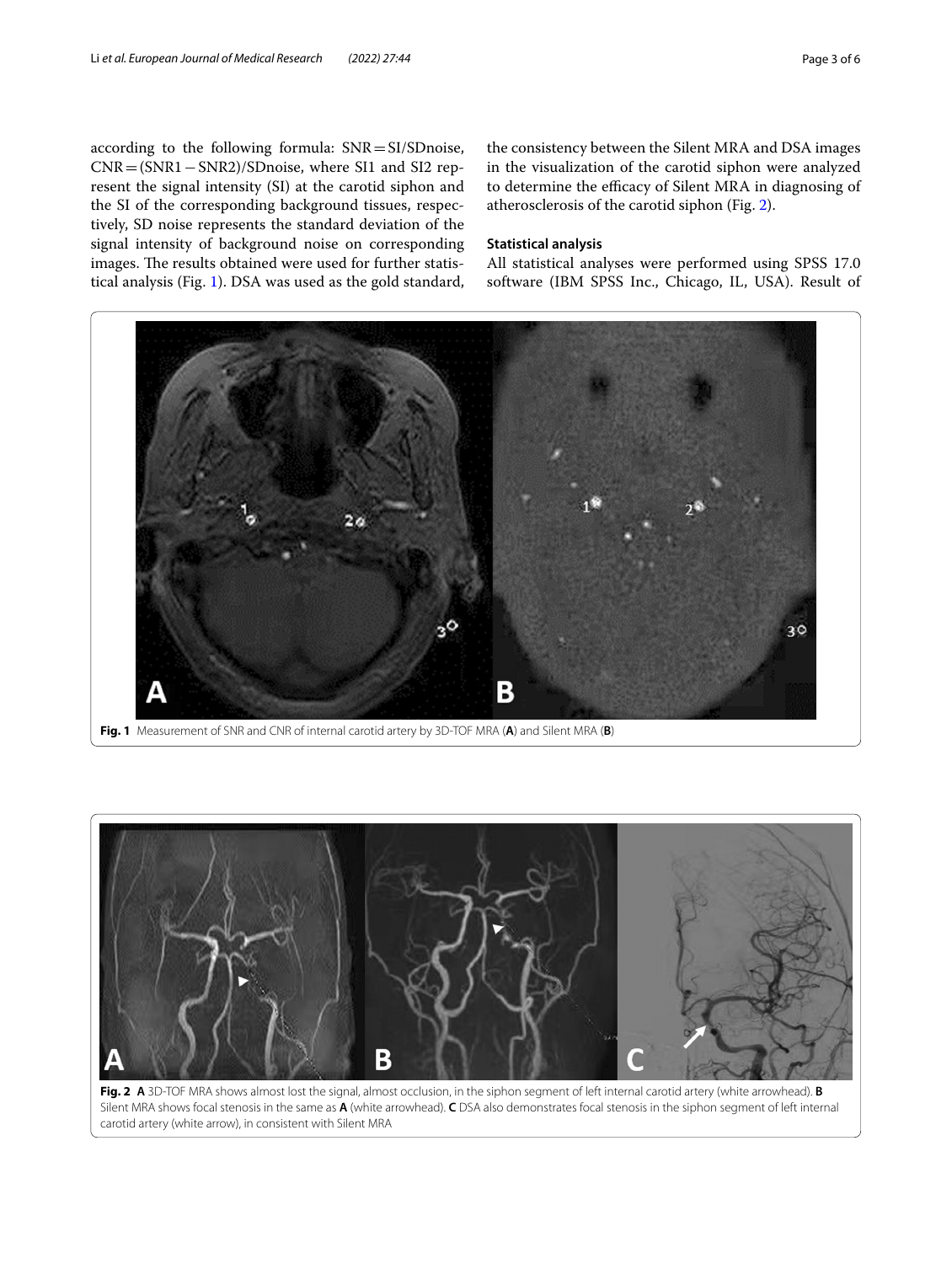| Sequences  | Uniformity      | Artifact        | Visualization of the internal carotid<br>artery siphon | Overall image quality |
|------------|-----------------|-----------------|--------------------------------------------------------|-----------------------|
| Silent MRA | $4.92 \pm 0.82$ | $4.56 \pm 1.09$ | $4.92 \pm 0.76$                                        | $4.79 \pm 0.91$       |
| 3D-TOF MRA | $2.39 + 0.56$   | $7.89 + 0.90$   | $2.81 \pm 0.87$                                        | $3.07 + 0.86$         |
|            | 32.65           | 24.21           | 31.08                                                  | 25.69                 |
| P          | < 0.05          | < 0.05          | < 0.05                                                 | < 0.05                |

<span id="page-3-0"></span>**Table 2** Comparison of subjective image quality assessment scores between images of Silent MRA and 3D-TOF MRA sequences  $(mean + SD)$ 

subjective image quality assessment was analyzed using the Kruskal–Wallis rank sum test. A weighted kappa (*κ*) test was used to analyze interobserver agreement among the two neuroradiologists. A weighted *κ* value was interpreted as follows: excellent  $(>0.81)$ , good  $(0.61-0.81)$ , moderate  $(0.41-0.60)$ , poor  $( $0.40$ ). Result of objective$ image quality assessment was analyzed using the twosample *t*-test. In addition, the diagnostic efficacy of Silent MRA and 3D-TOF MRA in evaluating the degree of atherosclerotic stenosis in the internal carotid artery siphon was assessed by using DSA as the gold standard. The receiver operating characteristic (ROC) curves of Silent MRA and 3D-TOF MRA for diagnosis of atherosclerosis of the carotid siphon were drawn. Area under ROC curves (AUCs) and their 95% confdence intervals (CIs) were calculated. A *P* value less than 0.05 was considered statistically signifcant.

#### **Results**

#### **Subjective image quality assessment**

Image of Silent MRA sequence had higher subjective assessment scores (for uniformity, artifact, visualization of the carotid siphon and overall image quality) than the image of 3D-TOF MRA sequence (both *P*<0.05, Table [2](#page-3-0)). The weighted  $\kappa$  value of image score evaluated by two experienced radiologists was 0.88, which indicated good consistency.

#### **Objective image quality assessment**

Image of Silent MRA sequence showed signifcantly high CNR between the carotid siphon and the background tissues than the image of 3D-TOF MRA sequence (*P*<0.05) (Table  $3$ ). There was no significant difference in the SNR for the carotid siphon between the two sequences  $(P > 0.05,$  Table [3](#page-3-1)).

#### **The diference in AUC between silent MRA and 3D-TOF MRA for the diagnosis of atherosclerosis of the carotid siphon**

Among106 patients with suspected atherosclerosis of the carotid siphon, 98 patients were confrmed by DSA. Of those 98 patients, 95 patients were detected, and 3 patients were not detected by Silent MRA, and Silent <span id="page-3-1"></span>**Table 3** Comparison of results of objective image assessment between images of Silent MRA and 3D-TOF MRA sequences  $(mean \pm SD)$ 

| Sequences         | <b>SNR</b>         | <b>CNR</b>       |  |
|-------------------|--------------------|------------------|--|
| Silent MRA        | $163.38 \pm 7.02$  | $92.98 \pm 8.23$ |  |
| <b>3D-TOF MRA</b> | $166.19 \pm 10.32$ | $70.01 + 9.08$   |  |
| F                 | 1.89               | 19.76            |  |
| P                 | > 0.05             | < 0.05           |  |
|                   |                    |                  |  |



<span id="page-3-2"></span>MRA was positive in one DSA-negative patient. Of those 98 patients confrmed by DSA, 79 patients were detected and 19 patients were not detected by 3D-TOF MRA. Moreover, 3D-TOF MRA was positive in 7 DSA-negative patients. The AUC was 0.928 (95% CI 0.909-0.986) for Silent MRA, and 0.671 (95% CI 0.610–0.801) for 3D-TOF MRA. There were statistically significant differences in the AUC between Silent MRA and 3D-TOF MRA  $(P<0.05,$  Fig. [3\)](#page-3-2).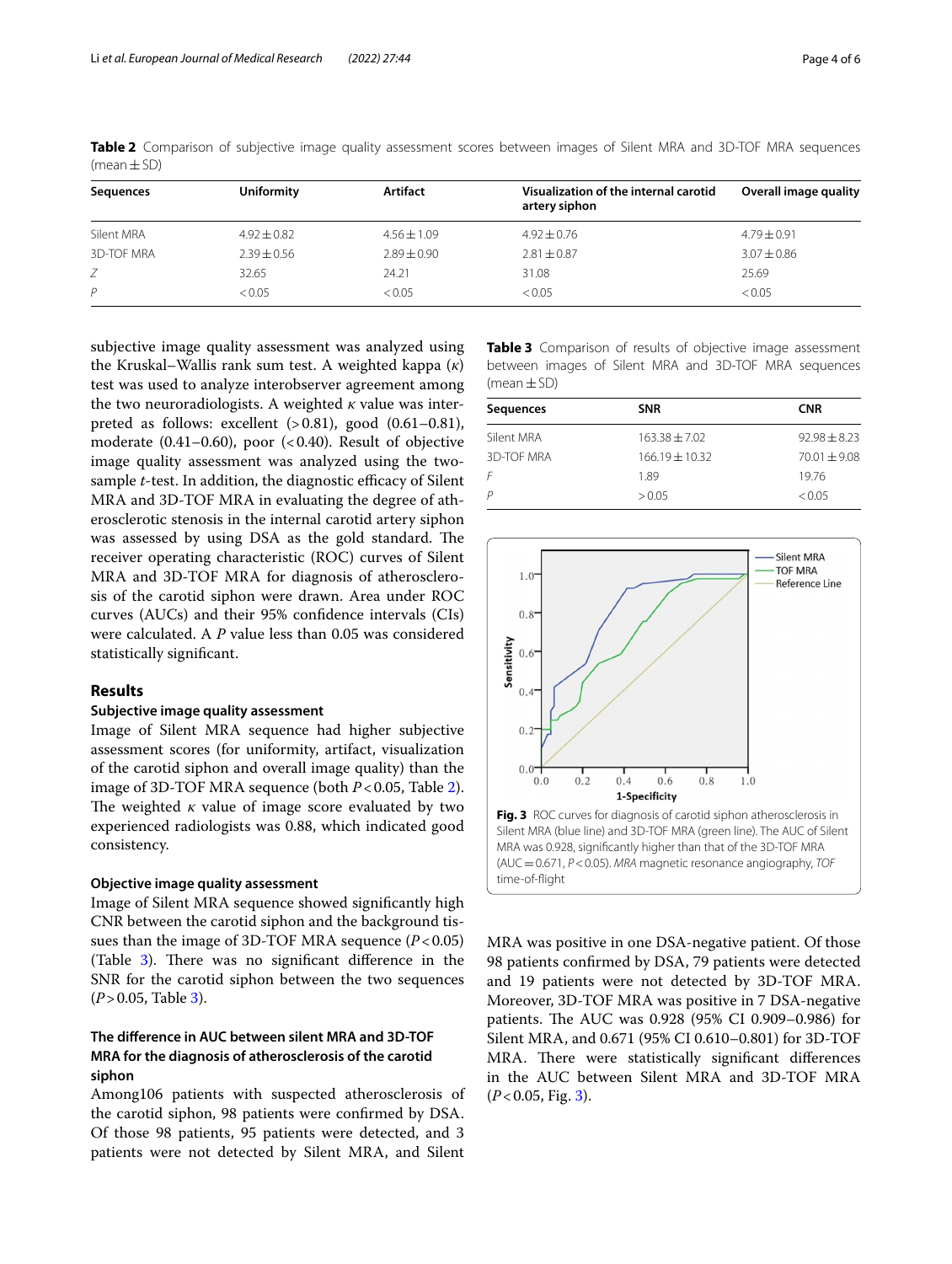#### **Discussion**

In our present study, the usefulness of Silent MRA and 3D-TOF MRA for the evaluation atherosclerosis of the internal carotid artery siphon were compared. Our principal fndings can be summarized as follows: (i) Silent MRA was feasible to depict cerebrovascular conditions with dramatically reduced acoustic noise, higher signal homogeneity, and higher quality of venous signal suppression. (ii) Silent MRA was superior to 3D-TOF MRA for visualization of the carotid siphon, despite the relatively small sample size.

Magnetic resonance imaging (MRA) using 3D-TOF MRA technique, in clinical practice, has been modality most widely used to evaluate cerebral vessels [[8,](#page-5-6) [17](#page-5-16)]. It has the advantages of contrast-free, invasiveness, and no radiation exposure, but it still has some shortcomings. Areas with slow blood flow or small blood vessels at the distal end may be saturated and show low signal and areas with complex hemodynamics, such as the carotid siphon, can also accelerate the loss of phase coherence of protons, and cause signal attenuation, leading to false-positive results or exaggeration of the extent of the disease, so it is more difficult to evaluate with 3D-TOF MRA.

The Silent MRA, a novel MRI angiographic modality, integrates both continuous arterial spin labeling (ASL) and ZTE radial acquisition readout, which minimize the sensitivity to magnetic feld inhomogeneity and complex blood flow  $[9, 18]$  $[9, 18]$  $[9, 18]$  $[9, 18]$ , which uses water molecules within the arterial blood as an endogenous tracer. A post-labeling delay of 2 s is necessary to allow the labeled arterial blood reach the imaging region, and reduce the signalto-noise ratio  $[16]$ . Therefore, Silent MRA is less sensitive to hemodynamics and provides good visualization compared with 3D-TOF MRA. In addition, Silent MRA uses minimal readout gradient switching, which can not only achieve quiet scanning, but also reduce the eddy current efect and a series of artifacts caused by the eddy current efects, and ensure the accurate flling of the K space  $[19]$  $[19]$  $[19]$ . Irie et al.  $[20]$  $[20]$  and Ryu et al.  $[11]$  $[11]$  used 3D-TOF MRA and Silent MRA to evaluate intracranial aneurysms treated with stent-assisted coil embolization, and results showed that Silent MRA was superior than that of 3D-TOF MRA in evaluation of intracranial aneurysms after stent-assisted coil embolization. Tomura et al. [[21](#page-5-20)] reported silent MRA visualized feeders and drainers in arteriovenous malformations (AVMs) signifcantly better than did TOF MRA.

Silent MRA is acquired using a 3D acquisition, the readout gradient precedes the radio frequency excitation, and slice selection gradient cannot be applied, so 2D acquisition cannot be performed. The disadvantages of Silent MRA include the long scanning time (large coverage), and high resolution (1.2 mm thickness) induced blurring of vessel edges [[22\]](#page-5-21). Although Silent MRA has limited spatial resolution and requires additional acquisition time, the MRI method may have the potential to improve the imaging quality of carotid artery [[23\]](#page-5-22).

In the present study, we investigated the usefulness of Silent MRA for the visualization of the carotid siphon, a tortuous vessel segment with complex hemodynamics, our results showed that Silent MRA provided excellent image quality of the carotid siphon, and showed a higher consistency with DSA. Silent MRA appears to better visualize the carotid siphon than 3D-TOF MRA. Silent MRA eliminates the influence of blood flow or hemodynamics, and more realistically and accurately reflects the blood flow of the carotid siphon without false positive results and exaggeration of stenosis. However, the limitation of the study is the small sample size, larger studies are required for further verifying superiority to Silent MRA.

#### **Conclusions**

Silent MRA is a new angiographic modality, which is superior to 3D-TOF MRA for visualization of the carotid siphon segment, and may possibly replace the 3D-TOF MRA in the diagnosis of atherosclerosis of the carotid siphon. Although this novel image sequence is only currently available to a limited commercial 3.0 Tesla scanner, it is likely that this potential MRA method could be widely applied in the future after further development.

#### **Acknowledgements**

The authors would like to express their gratitude for the technical assistance from Tao Wu, MD, of Research GE Healthcare China.

#### **Authors' contributions**

RL: conceptualization, methodology, writing—original draft, writing—review and editing. SJ: writing—original draft, writing—review. TW: conceptualization, software, formal analysis, data analysis. XZ and ML: data collection, data curation. JL: conceptualization, methodology, writing—original draft, writing—review and editing, supervision, project administration. All authors read and approved the fnal manuscript.

#### **Funding**

Not applicable.

#### **Availability of data and materials**

The datasets collected and analyzed during the current study are available from the corresponding author upon reasonable request.

#### **Declarations**

**Ethics approval and consent to participate** Not applicable.

**Consent for publication**

Not applicable.